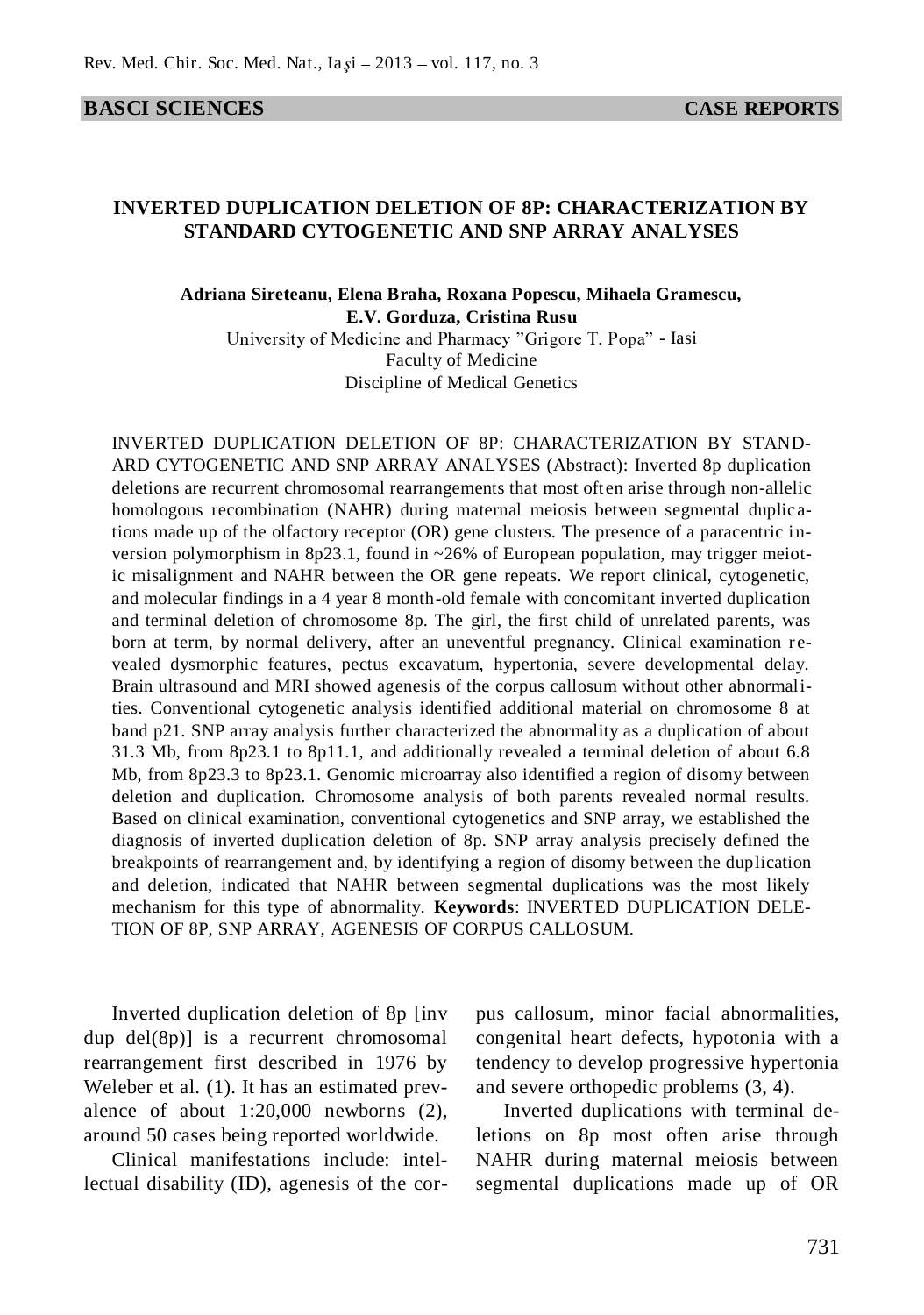gene clusters (OR-REPD and OR-REPP). The presence of a paracentric inversion polymorphism in 8p23.1, found in ~26% of the European population, may trigger meiotic misalignment and NAHR between the inverted OR gene repeats (5).

We report the clinical, cytogenetic, and molecular findings in a girl with concomitant inverted duplication and terminal deletion of chromosome 8p and compare the phenotype of the patient with the cases reported in the literature, highlighting the importance of microarray technique in the identification of genomic disorders and their underlying mechanisms.

## **CASE PRESENTATION**

The patient, a 4 year 8 month-old female, was the first child of nonconsanguineous, healthy parents (mother - 31 years old, father - 37 years old at birth of the proband). There was no family history of ID, congenital anomalies or psychiatric disorders. Pregnancy was uneventful. She was born at term, by normal delivery, with a birth weight of 3,150 g, length of 50 cm and head circumference of 33 cm; Apgar score was 9 both at 1 and 5 minutes; physical examination revealed left parietal cephalohematoma and hypotonia. She presented neonatal seizures and cyanotic crises. Echocardiography showed a patent foramen ovale. Abdominal ultrasound, routine biochemical and hematological tests, as well as ophthalmologic examination and TORCH test were normal. No hearing impairment was identified. Brain ultrasound and MRI revealed agenesis of the corpus callosum without other abnormalities.



**Fig. 1.** SNP array results of chromosome 8 in the patient, showing a 6.8 Mb deletion in 8p23.3-p23.1 and a 31.3 Mb duplication in 8p23.1-p11.1

She achieved head control at 9 months and spoke her first word at the age of 12 months. Clinical examination at the age of 4 years and 8 months showed height of 106 cm (+0.43 SD), weight of 13.5 kg (-2.64 SD), and head circumference of 47 cm (-2.58 SD). She had facial dysmorphic features including square face, high forehead, hypoplastic zygomatic bones, large mouth, thin upper lip and everted lower lip, high palate and abnormal dental development, large ears, and dry, curly hair that receded from the temples. Other features were a short neck, pectus excavatum, slender arms and legs with long, tapering fingers, joint contractures in the legs and hips. She showed severe developmental and speech delay: she could not sit alone and she only said few single words.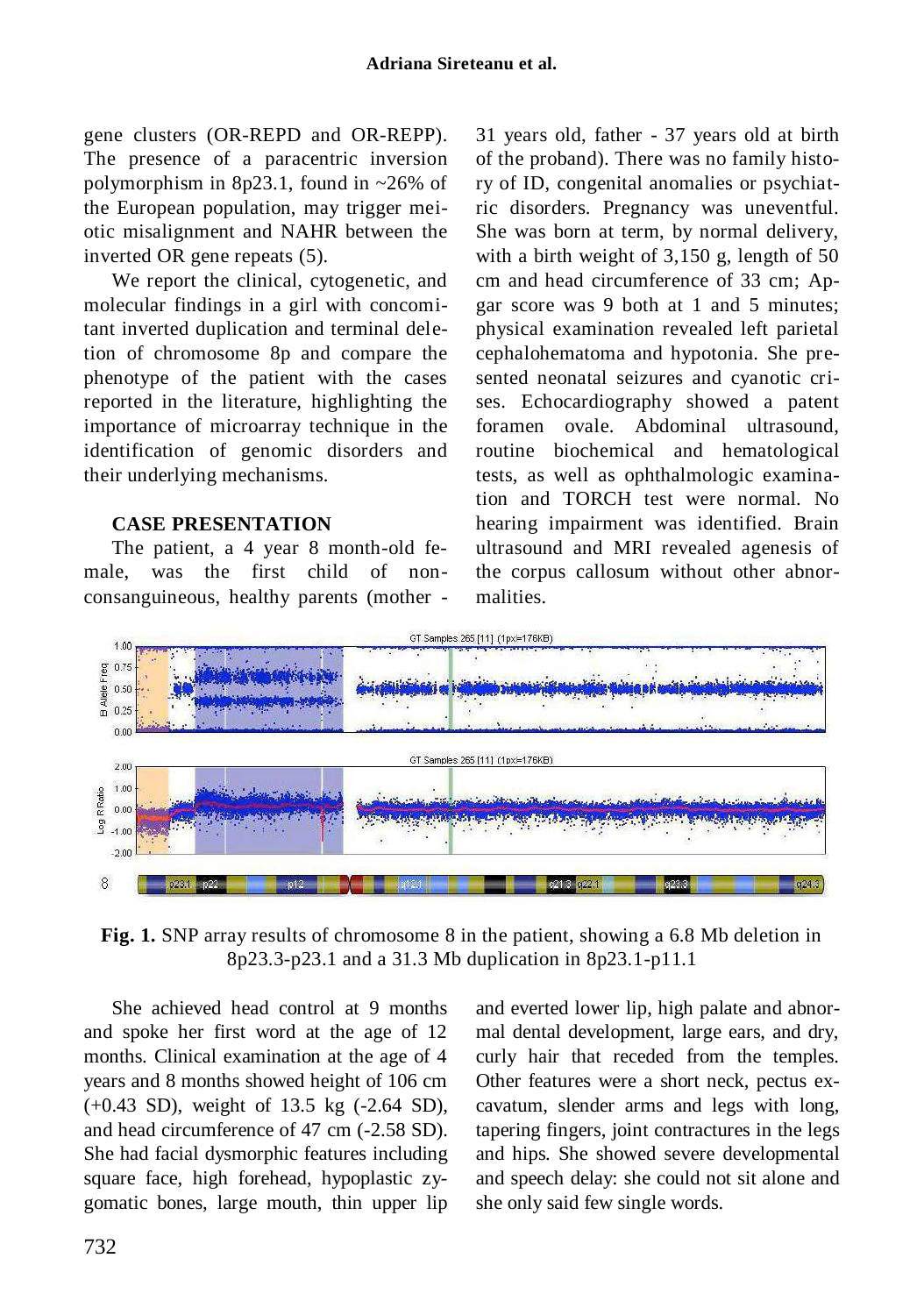Standard G banding chromosomal analysis identified an additional material on chromosome 8 at band  $p21: 46, XX, add(8)$ (p23.1). Parental karyotypes were normal. A SNP array was performed in University Medical Center Groningen using Human-CytoSNP-12 v 2.1 BeadChip platform (Illumina Inc., San Diego, CA) containing approximately 300.000 SNPs per sample. The data were processed using Genome Studio V 2010.1 software (Illumina). Genomic positions were defined using GRCh37/hg19. SNP array analysis detected a terminal deletion of approximately 6.8 Mb, from 8p23.3 to 8p23.1 (52,041- 6,928,066), and a duplication of approximately 31.3 Mb, from 8p23.1 to 8p11.1

(12,599,114-43,951,038) (fig. 1). The deleted and duplicated regions contained 15 and 144 OMIM genes, respectively.

Based on clinical examination, conventional cytogenetics and SNP array, we established the diagnosis of inverted duplication deletion of 8p.

#### **DISCUSSION**

Our patient is severely affected compared with patients reported in the literature. The concomitant presence of deletion and duplication makes genotype/phenotype correlations difficult. Considering the size of the duplicated region and the large number of OMIM genes involved, the phenotypic findings in our patient are mainly due to duplication.



**Fig. 2.** Annotated screenshot of 5.6 Mb of band 8p23.1 (UCSC Genome Browser on Human Feb. 2009 Assembly (hg19), http://genome.ucsc.edu/). From bottom to top: - segmental duplications that contain the OR repeats (labelled REPD and REPP); - olfactory receptor genes based on The Human Olfactory Data Explorer (HORDE); - multiple copy number variations of REPD and REPP in the Database of Genome Variants (sideways) and common polymorphic inversion between REPD and REPP (middle lines)

Three mechanisms may explain the formation of this abnormality: recombination within a paracentric inversion, recombination between inverted low copy repeats, or U-type exchange following a double strand break. All three mechanisms involve the formation of a dicentric chromosome 8 which subsequently breaks ei